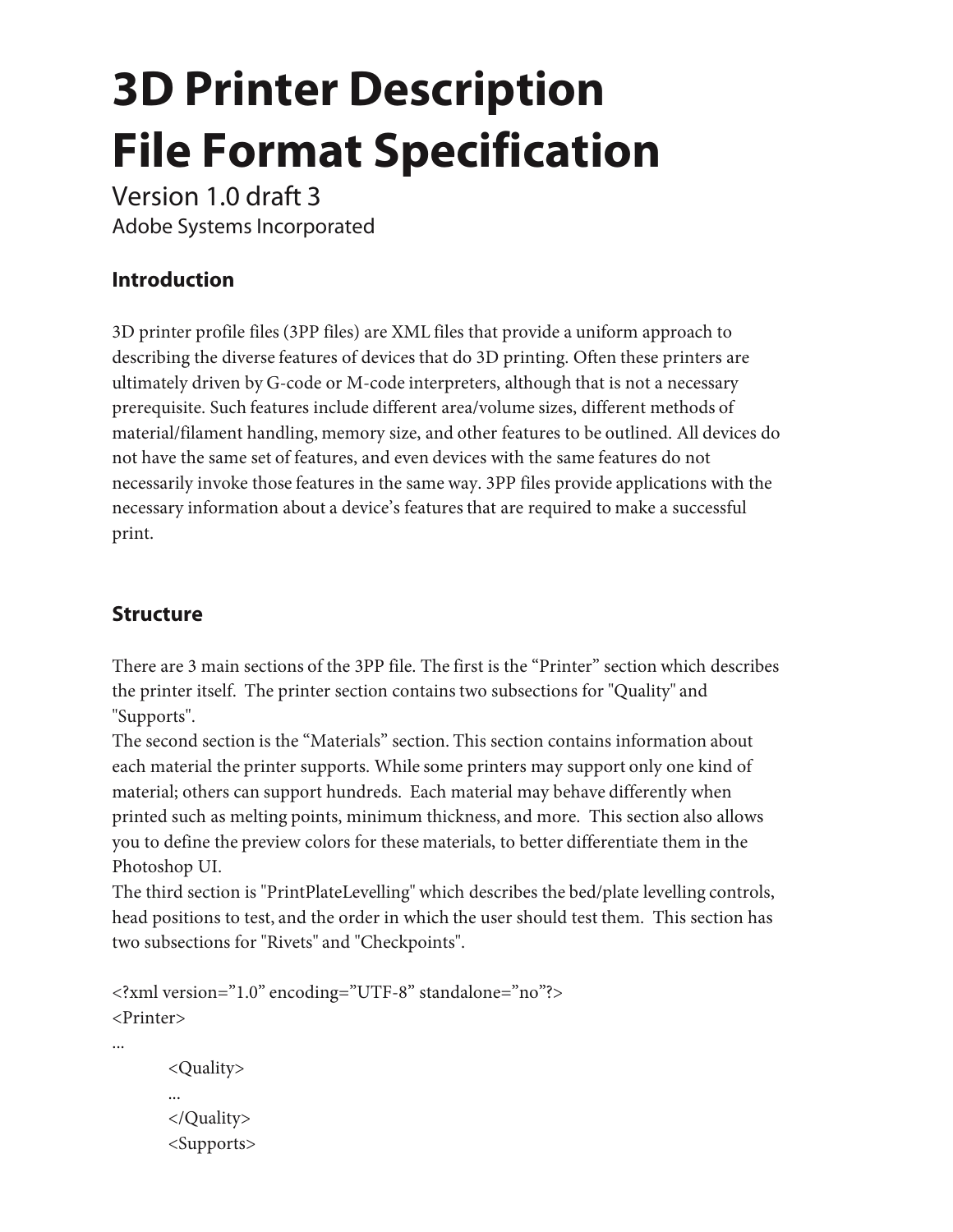```
...
       </Supports>
</Printer>
<Materials>
...
</Materials>
<PrintPlateLevelling>
...
       <Rivets>
       ...
       </Rivets>
       <Checkpoints>
       ...
       </Checkpoints>
</PrintPlateLevelling>
```
#### **Printer Required Keywords**

Version (number) - the version of the 3PP file format. Current version is 1. <Version value ='1' />

Print Location (string) - defines if the printer is locally connected, remote, or accessed through an online service. Currently allowed values are "Local", "File", and "Shapeways.com". (default is File) <PrintLocation value='Local' />

Print Volume (mm) - The dimensions (in millimeters) of the maximum printable volume of the printer. The X and Y dimension are in the plane of the print bed and the Z direction is up. (default is 133,133,133) <PrintVolume X='133' Y='133' Z='133' />

Max Coordinates (mm) - The maximum positions of the print head (which is frequently different from the print volume). The X and Y dimension are in the plane of the print bed and the Z direction is up. (default is 230,230,230)  $\langle$ MaxCoordinates X='160' Y='160' Z='140' />

Print Resolution (dots per mm) - The physical resolution of the printer. This is the smallest feature that can be printed by the printer. Often printers will have a different resolution in Z than they do in X and Y. The effective print resolution used during mesh repair is affected by selected quality (Detail Level). The resolution multipliers for high, medium and low qualities are 1.33, 0.8, and 0.33. (default is 10,10,10)  $\langle$ PrinterResolution X='3' Y='3' Z='10' />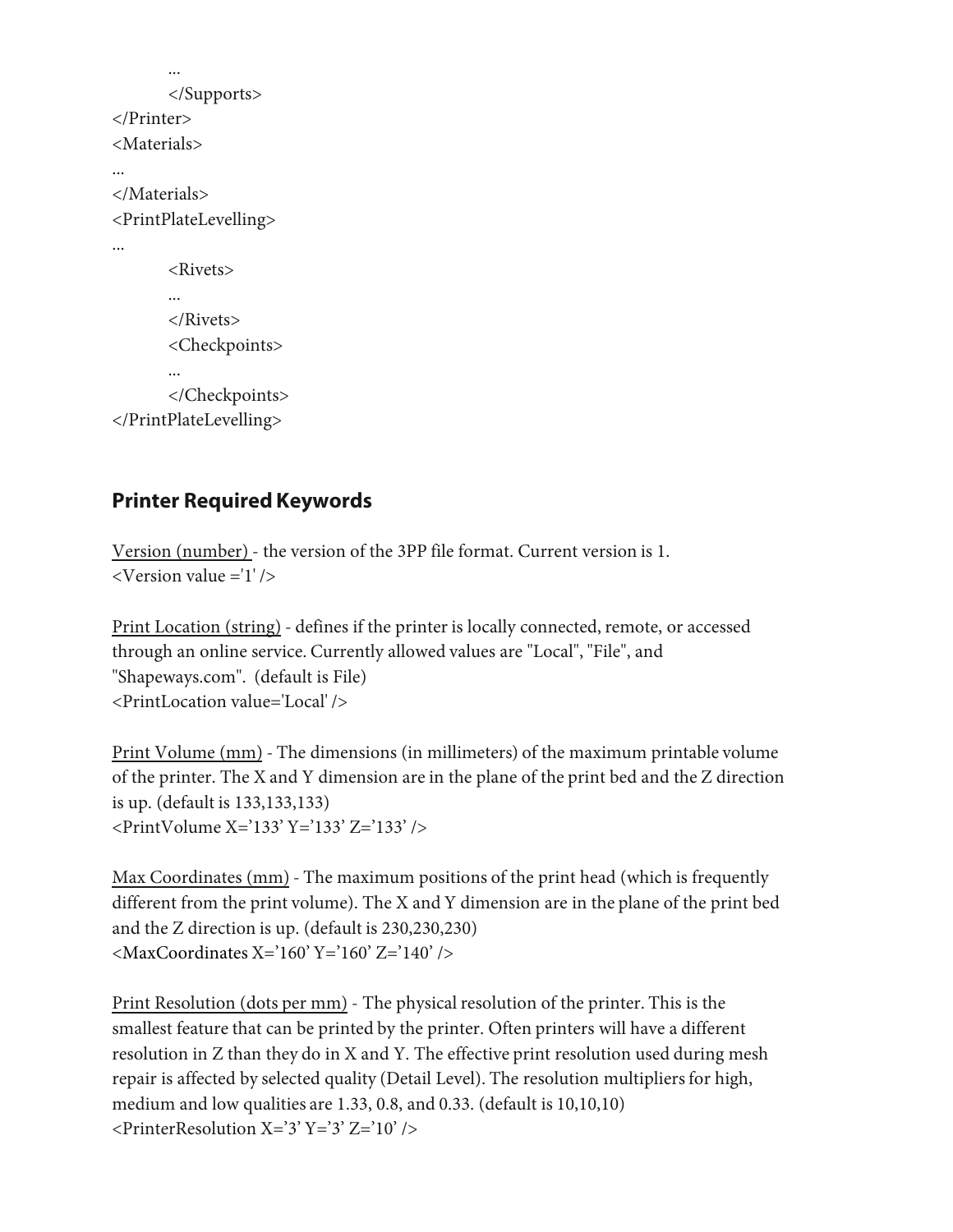Printer Heads (number) - This is the number of heads in the printer. Many printers have only one head, but some have 2 and others may have 10 or more. (default is 1) <PrinterHeads value='1' />

Preferred File Format (string) - All printers have a file format that either they (or for closed systems, the software that comes with them) supports. This property specifies the extension of that file format. The host application can look at this extension and decide if it had support for this printer based on this file format specifier. For example, valid options here include, but are not limited to "gcode", "s3g", "stl", "wrl". (default is stl) <PreferredFileFormat value='stl' />

## **Printer Optional Keywords**

PrinterSupportsUSB (bool) - Can the printer be connected locally via USB or not? (default is false) <PrinterSupportsUSB value ='1' />

Printer Firmware Signature (string) - This is a unique string to detect locally attached printers (requires USB support). This is only needed for USB printers, not needed for remote devices or services. The value should be a substring of a string returned by GCode M115 command

(http://reprap.org/wiki/G-code#M115:\_Get\_Firmware\_Version\_and\_Capabilities) The string comparison is not case sensitive.

Following is the example of the Solidoodle 2 signature, as the Solidoodle M115 response is similar to "ok PROTOCOL\_VERSION:0.1 FIRMWARE\_NAME:FiveD FIRMWARE\_URL:www.solidoodle.com MACHINE\_TYPE:Mendel EXTRUDER\_COUNT:1" <PrinterFirmwareSignature value="solidoodle" />

#### Printer USB Identification

If a printer supports USB, for some cases a model can be identified via one or more USB VID/PID (Vendor ID/Product ID) pairs. To specify this, use the **<USBIDs>** node. Within the node, specify the possible USB VID/PID pair via **<USBID>** element with attributes "VID" and "PID". The attributes are hexadecimal values, and must be exactly 4 characters long. This is only needed for USB printers, not needed for remote devices or services.

Following the example from Makerbot Replicator 2X profile, as these models may have boards with USB VID/PID of either 23C1/B015 or 23C1/B017.

<USBIDs> <USBID VID='23C1' PID='B015'/> <USBID VID='23C1' PID='B017'/>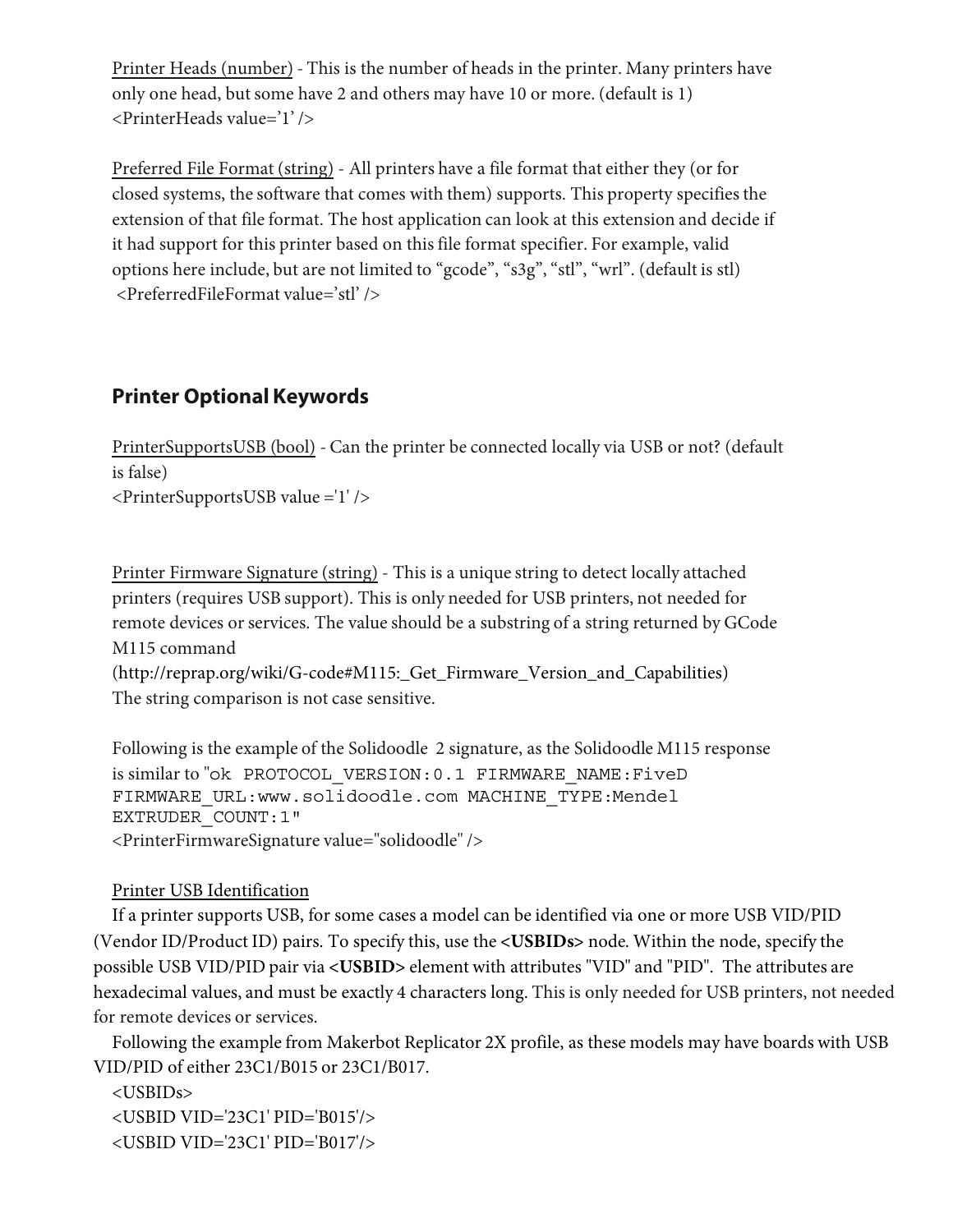Printer Head Offset (mm) - defines the offset of additional heads from the first ( $id = 0$ ) print head. <PrinterHeadOffset id='1' X='-29' Y='0' />

NozzleThickness (mm) - what is the physical diameter of the print head nozzle. (default is 0.35) <NozzleThickness value='0.35' />

RealShapeOffset - the offset of the printed shape from the surface of the 3D model (should be 0). <RealShapeOffset value='0' />

Axial Homing Supported (bool) - does the printer support separate homing commands for each axis in both directions (e.g. homing in both -X and  $+X$ ). (default is false) <AxialHomingSupported flag='0' />

Heated Platform Supported (bool) - does this printer have and support a heated platform/bed? (default is false) <HeatedPlatformSupported flag='1' />

Negative Coordinates Supported (bool) - does this printer firmware support negative coordinates? (default is false) <NegativeCoordinatesSupported flag='0' />

Anchor Length (mm) - how much material to extrude before starting the object. (default is 25) <AnchorLength value='15' />

Filament Load Feedrate (mm/min) - the extruder feedrate while loading new filament. (default is 70) <FilamentLoadFeedrate value='110' />

Filament Load Extrusion Length (mm) - how much to advance the extruder to load new filament. (default is 50) <FilamentLoadExtrusionLength value='80' />

Filament Unload Retraction Length (mm) - how much to reverse the extruder when unloading filament. (default is 100) <FilamentUnloadRetractionLength value='40' />

Needs ZIP (bool) - does the output file require ZIP compression before sending to the printer or service? (default is false)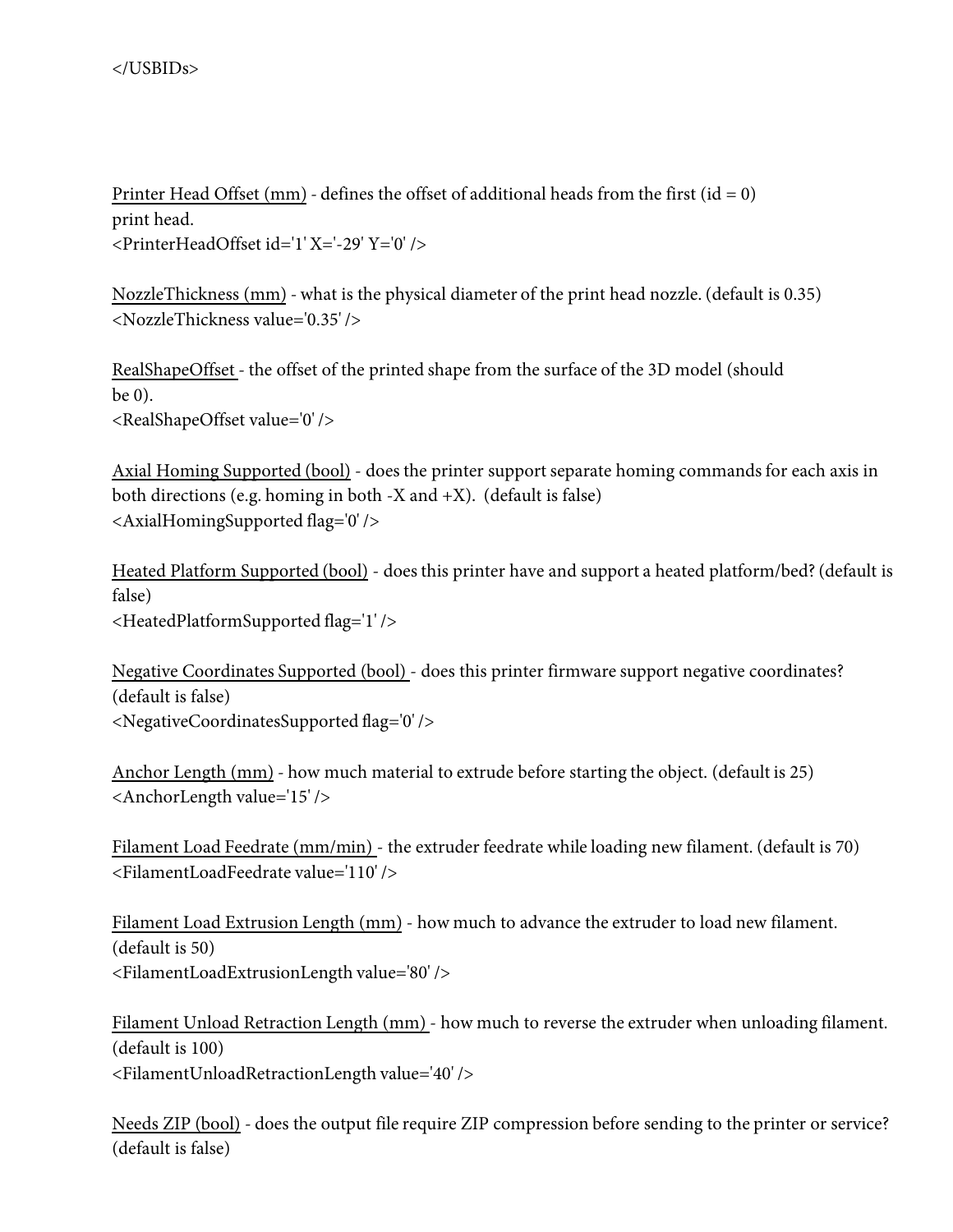<NeedsZip flag='1'>

Full Color (bool) - does this printer support full color output? (default is false) <FullColor flag='1'>

Coordinate System Centered (bool) - is the coordinate system of this printer centered? (default is false) <CoordSystemCentered flag='1'>

Set Origin Supported (bool) - is the set origin command supported by this printer? (default is true) <SetOriginSupported flag='0'>

Reset Extrusion Length (bool) - Should the extrusion length be reset after each printed layer? This can reduce the size of the generated GCode files, but some printers might not work properly when this is enabled. (default is true) <ResetExtrusionLength flag='1'>

Nozzle Wipe Supported (bool) - does this printer have a place to wipe the nozzles? (default is false) <NozzleWipeSupported flag='1'>

Extruder Steps Per Millimeter (number) - the steps per millimeter on the extruder, for firmware versions that don't have this predefined. <ExtruderStepsPerMM value = '2047.62'>

Extruder Steps Per Revolution (number) - the number of steps created for one revolution of the extruder. This is used for printers that do not support explicit extrusion values for move commands (e.g. 3D Touch).

<ExtruderStepsPerRev value='2400>

Extruders Wait For Heated Platform (bool) - should the code wait for the heated platform to get to temperature before heating up the extruders. (default is true)

<ExtrudersWaitForHeatedPlatform flag='0' />

Fans Per Head (number) - the number of fans per print head. (default is 1) <FansPerHead value='2' />

Move Steps Per MM (number) - the number of stepper motor steps per millimeter, used for systems that do not have this value in firmware.

<MoveStepsPerMM X='88.573186' Y='88.573186' Z='400' />

Anchor Location (mm coordinates) - where the anchor should be deposited before printing. (defaults to 0,0,0)

 $\alpha$  <AnchorLocation X='-20' Y='0' Z='0' />

Use Anchor Location (bool) - should the explicit anchor location be used (defaults to true).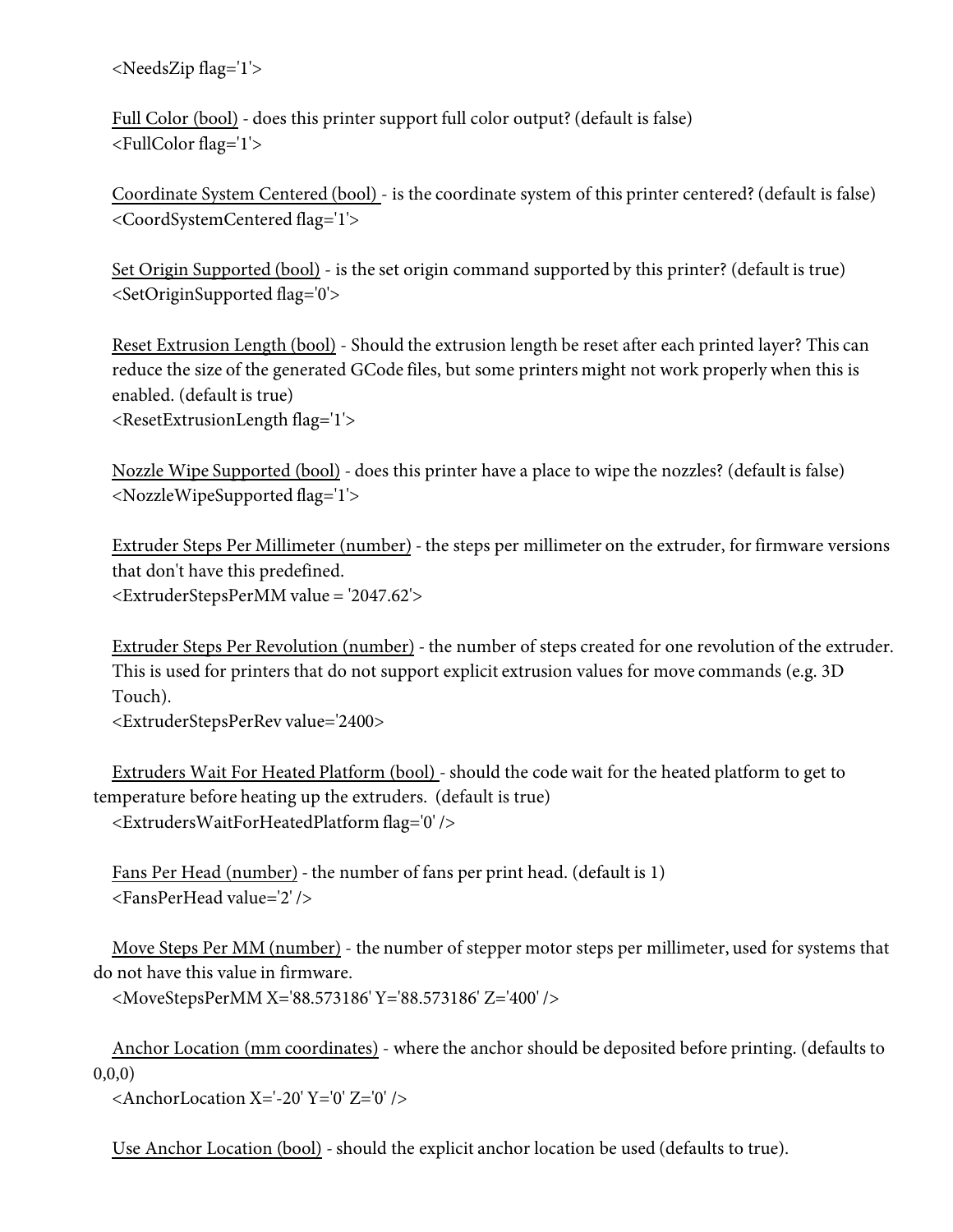<UseAnchorLocation value='1'/>

Anchor Location Above Empty Space (bool) - is the anchor location above empty space (true), or over part of the print bed? (defaults to false) <AnchorLocationAboveEmptySpace flag='1' />

Anchor Wipe Location (mm coordinates) - the location where the print head should wipe after extruding an anchor.

<AnchorWipeLocation X='0' Y='0' Z='0' />

Anchor Length (mm) - how much material to extrude for an anchor. (default is 25) <AnchorLength value='25' />

GCode Wait for correct temperature command (string) - the GCode command number for this printer to wait for the correct temperature. This varies in some firmware versions. Use value -1 if this command is not supported. (default is 109) <GCODE\_WaitForCorrectTempCommandId value='109' />

GCode Remove Redundant Info (bool) - should redundant information be removed from the generated GCode. (default is true)

<GCODE\_RemoveRedundantInfo flag='0' />

GCode Explicit Extrusion Supported (bool) - is explicit extrusion supported by this printer (E value in move commands) (default is true) <GCODE\_ExplicitExtrusionSupported flag = '0' />

GCode Implict Retraction Supported (bool) - does this printer implicitly retract filament when the extruder motor is turned on/off? (default is false) <GCODE\_ImplicitRetractionSupported flag = '1' />

GCode Extruder Turn On Command ID (string) - the GCode extruder on command for this printer, if it differs from normal. Set value to -1 if unused. (default is -1) <GCODE\_ExtruderTurnOnCommandId value='101' />

GCode Extruders Turn Off Command ID (string) - the GCode extruder disable command for this printer, if it differs from normal. Set value to -1 if unused. (default is -1) <GCODE\_ExtrudersTurnOffCommandId value='103' />

GCode Set Extruder Speed Command (string) - the GCode command to set the extruder speed for this printer, if it differs from normal. (default is 108) <GCODE\_SetExtruderSpeedCommandId value='108' />

GCode Prime Exruder Command ID (string) - the GCode command to prime the extruder on this printer, if it differs from normal. Set value to -1 if unused. (default is -1)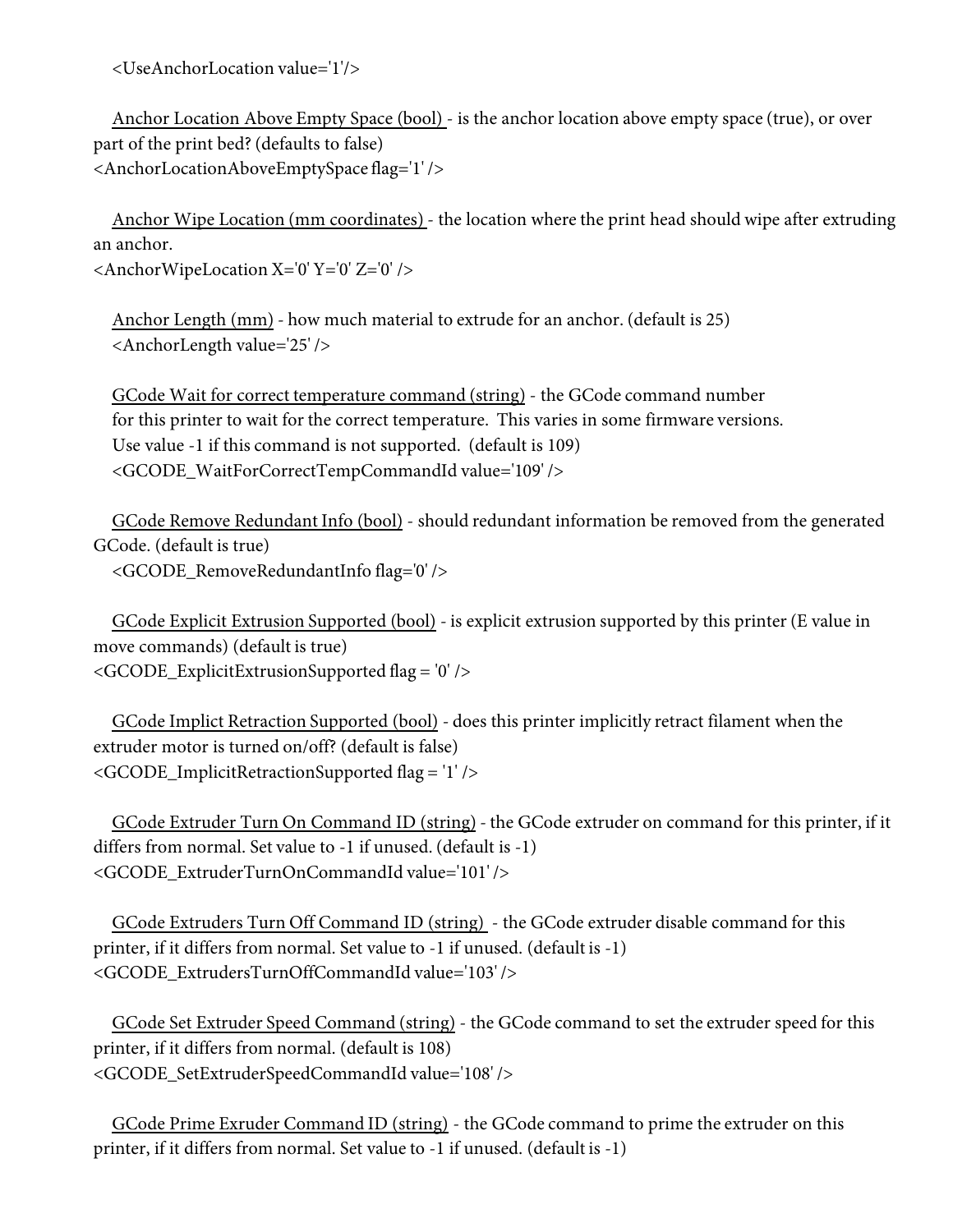<GCODE\_PrimeExtruderCommandId value='551' />

GCode Reverse Extruder Command ID (string) - the GCode reverse extruder command for this printer, if it differs from normal. Set value to -1 if unused. (default is -1) <GCODE\_ReverseExtruderCommandId value='561' />

GCode Enable Auto Retraction Command ID (string) - the GCode enable auto retraction command for this printer, if it differs from normal. Set value to -1 if unused. (default is -1) <GCODE\_EnableAutoRetractionCommandId value='227' />

GCode Disable Auto Retration Command ID (string) - the GCode disable auto retraction command for this printer, if it differs from normal. Set value to -1 if unused. (default is -1) <GCODE\_DisableAutoRetractionCommandId value='228' />

GCode Nozzle Wipe Start Command ID (string) - the GCode nozzle wipe start for this printer. Set value to -1 if unused. (default is -1) <GCODE\_NozzleWipeStartCommandId value='542' />

GCode Nozzle Wipe End Command ID (string) - the GCode nozzle wipe end command for this printer. Set value to -1 if unused. (default is -1) <GCODE\_NozzleWipeEndCommandId value='543' />

GCode Set Absolute Extruder Mode Command ID (string) - the GCode set absolute extruder mode command for this printer. If not valid, set the value to -1. (default is 82) <GCODE\_SetAbsExtruderModeCommandId value='-1' />

GCode Disable Motors Command ID (string) - the GCode disable motors command for this printer, if it differs from normal. (default is 84)

<GCODE\_DisableMotorsCommandId value='18' />

GCode Set Platform Temperature Command ID (string) - the GCode set platform temperature command for this printer, if it differs from normal. (default is 140) <GCODE\_SetPlatformTempCommandId value='109' />

Swapped YZ (bool) - are the Y and Z axes swapped on this device? (not normally needed, default is false) <SwappedYZ value='1'/>

Printer Type (string) - is this an FDM printer, or other. (not normally needed, default is fdm) <PrinterType value='fdm'/>

## **Quality Keywords**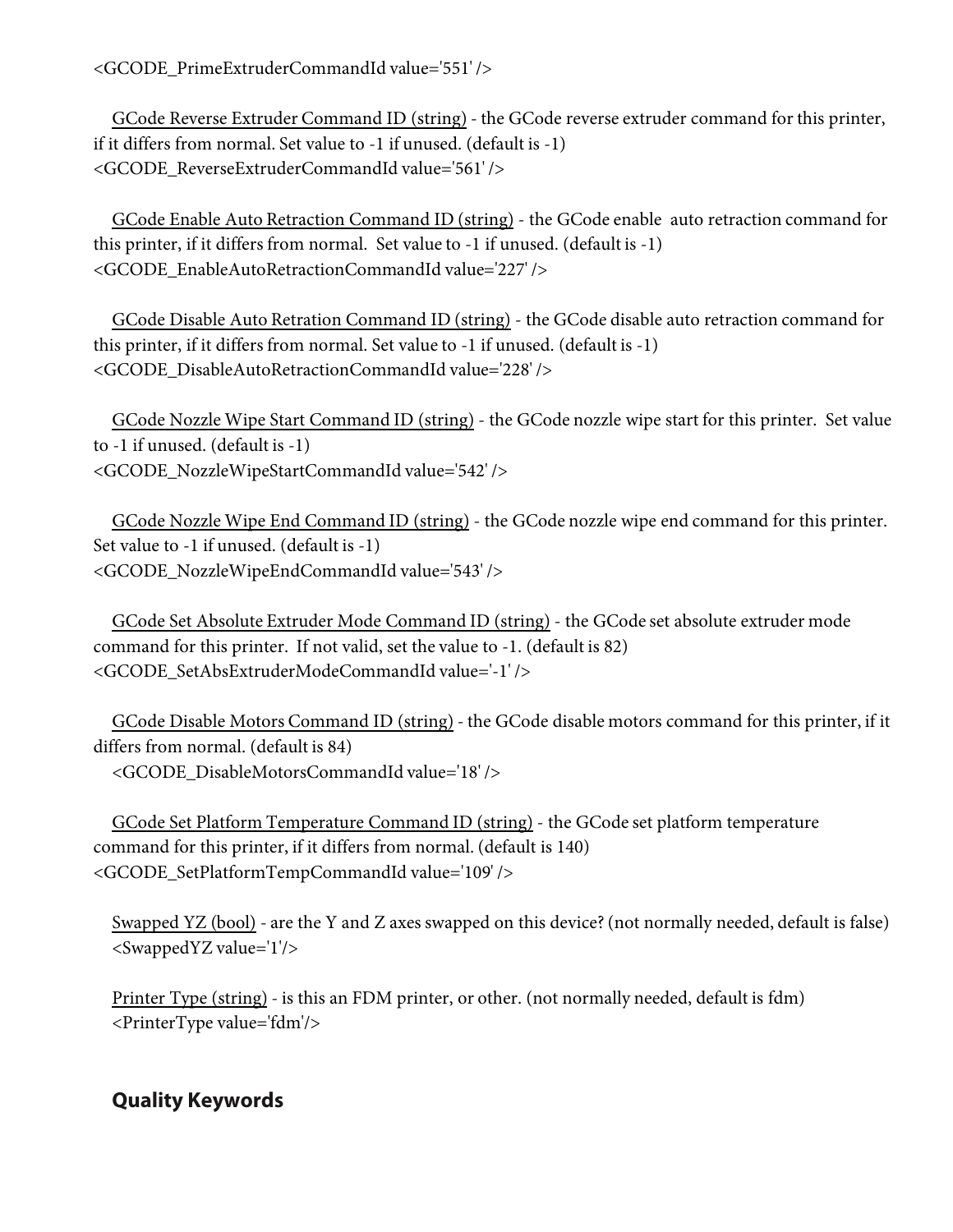Quality (string) - section defining a named print quality. Allowed values are "high", "medium" and "low". <Quality value='high'> ...

</Quality>

Mesh Repair Resolution (number) - defines the precision of the mesh repair algorithm. The value defines the resolution of a volumetric grid where the mesh repair takes place. The resolution is equal to  $2^\wedge$ (number+2). For example, by using value 7, the mesh repair runs on a grid with resolution equal to 512 in each axis. Higher values allow to preserve smaller details but they in general lead to slower performance. <MeshRepairResolution value='7' />

Layer Thickness (mm) - the thickness of vertical layers to print at this quality. (default is 0.25) <LayerThickness value='0.1' />

Extrusion Width (mm) - the measured extruded width of the filament for this quality. This will generally be larger than the nozzle thickness. (default is equal to the nozzle size) <ExtrusionWidth value='0.5' />

Nozzle Relative Z Offset (fraction) - what fraction of the layer height should the print head be offset in the Z direction. Some fused filament printers need additional clearance for the head to deposit the layer cleanly. (default is 0.5) <NozzleRelZOffset value='0.5' />

Extra Perimeters (number) - the number of extra perimeters to generate around the outer edges of the object. (default is 1) <ExtraPerimeters value='2' /> or <ExtraShells value='2'/>

Maximum Horizontal Traversal Feedrate (mm/minute) - the maximum movement rate of the print head in X and Y. (default is 2500) <MaxHorizontalTraversalFeedrate value='9000' />

Horizontal Traversal Acceleration Time (seconds) - how much time to take to accelerate the print head from minimal feedrate to its maximum when traversing in X and Y. (default is 0) <HorizontalTraversalAccelerationTime value='0.0' />

Maximum Vertical Traversal Feedrate (mm/minute) - the maximum movement rate of the print head in the Z direction. (default is 1100) <MaxVerticalTraversalFeedrate value='2000' />

Minimum Horizontal Feedrate (mm/minute) - the minimum movement rate of the print head in X and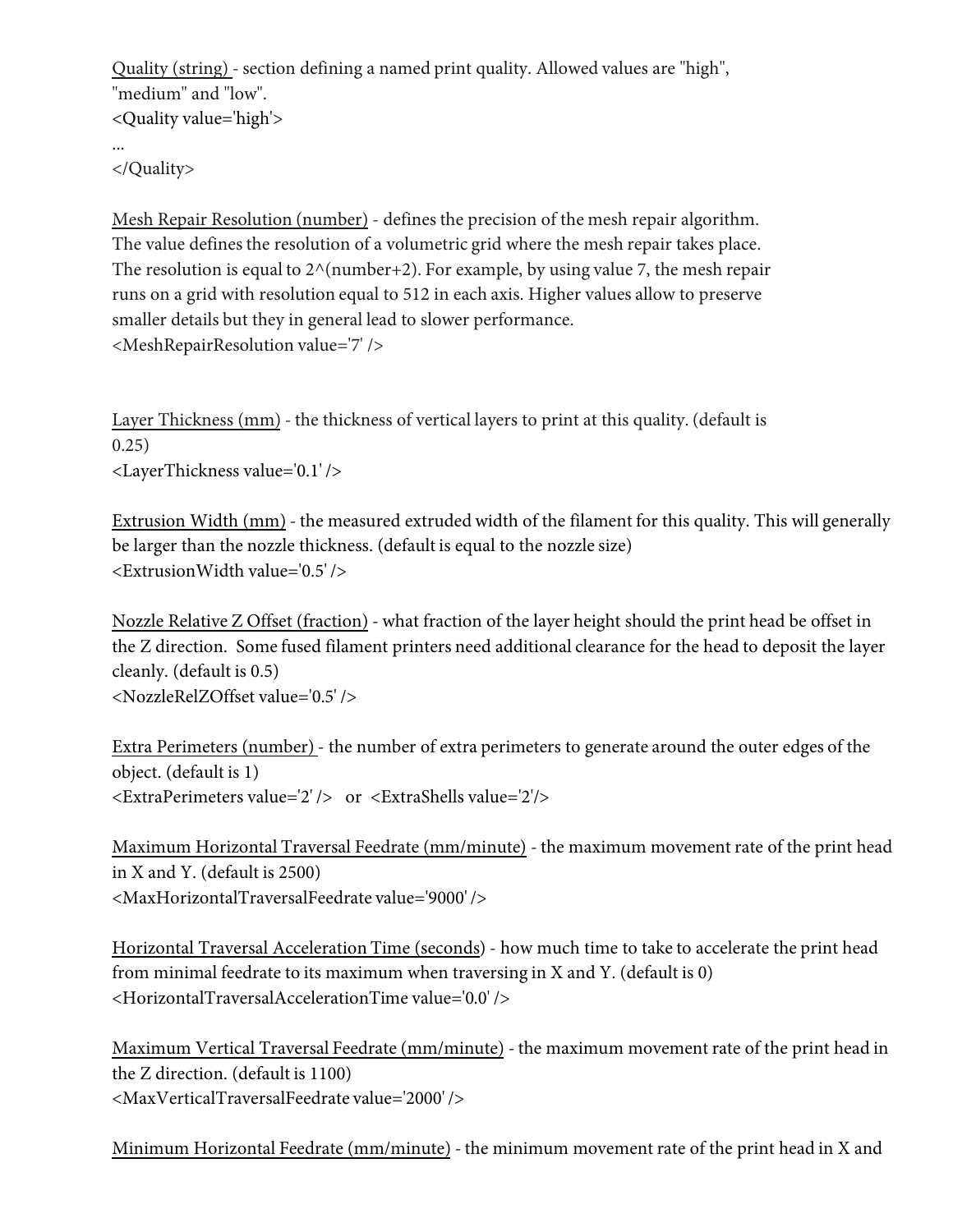Y. (default is 100) <MinHorizontalFeedrate value='170' />

Outline Feedrate (mm/minute) - the extruder rate while putting down the exterior outline of the object. (default is 1230) <OutlineFeedrate value='3000' />

Interior Outline Feedrate (mm/minute) - the extruder rate while putting down interior outlines of the object. (default is the outline feedrate) <InteriorOutlineFeedrate value='3000' />

Solid Fill Feedrate (mm/minute) - the extruder rate while putting down solid fills. (default is 1230) <SolidFillFeedrate value='4000' />

Lattice Fill Feedrate (mm/minute) - the extruder rate while putting down interior lattice fill (infill). (default is 1230) <LatticeFillFeedrate value='6000' />

Raft First Layer Feedrate (mm/minute) - the extruder rate while putting down the first layer of the raft (if a raft is enabled). (default is the outline feedrate) <RaftFirstLayerFeedrate value='3000' />

Raft Feedrate (mm/minute) - the extruder rate while putting down additional layers of the raft (if a raft is enabled). (default is the outline feedrate) <RaftFeedrate value='4000' />

Retraction Feedrate (mm/minute) - the extruder rate when retracting filament. This is frequently slower than the normal extrusion rate. (default is 1700) <RetractionFeedrate value='1260' />

Retraction Length (mm) - how far to retract the filament when retraction is needed. (default is 3) <RetractionLength value='1.8' />

Extra Post Retraction Extruded Length (mm) - how much extra extrusion to add after doing a retraction (to account for drip, etc.). (default is 0) <ExtraPostRetractionExtrudedLength value='0.01' />

Extra After Retraction Move Length (mm) - the length of the head movement over the printed filament after its filament was retracted (wipes some leftover filament, reducing oozing artifacts). (default is 10) <ExtraAfterRetractionMoveLength value='7' />

Outline Overlap (mm) - how much perimeters should overlap to close completely. (default is 0) <OutlineOverlap value='0.05' />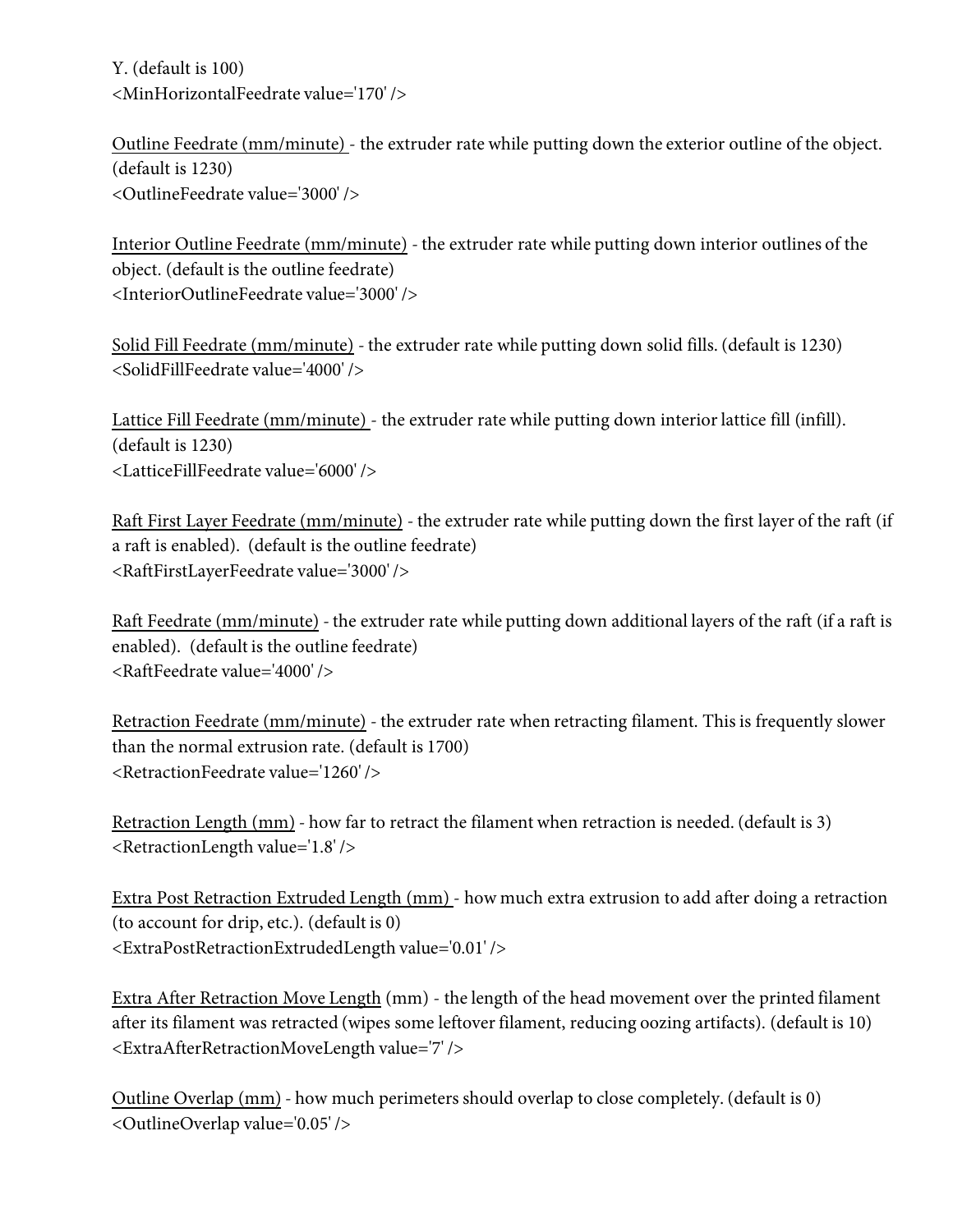Solid Fill Overlap (mm) - how much solid fill lines should overlap to fill completely. (default is 0.05) <SolidFillOverlap value='0.15' />

Solid Fill Outline Overlap (mm) - how much should solid fill overlap perimeters to close completely. (default is 0.05) <SolidFillOutlineOverlap value='0.45' />

Extruder Startup Length (mm) - define the length over which the extruder accelerates when it starts printing a new shape. (default is 10) <ExtruderStartupLength value='10' />

Extruder Startup Feedrate (mm/minute) - the initial feedrate used at the beginning of an accelerated move. <ExtruderStartupFeedrate value='170' />

First Layer Relative Speed (fraction) - how much slower to print the first layer. This is frequently much slower than normal printing speed to make sure that the first layer sticks correctly to the print bed. (default is 1.0) <FirstLayerRelativeSpeed value='0.50' />

First Layer Relative Extrusion (fraction) - how much relative extrusion to make for the first layer? If printing without a raft, this accounts for the fact that your are printing against the print bed instead of another layer of plastic. (default is 1.0) <FirstLayerRelativeExtrusion value='0.75' />

Lattice Fill Pattern (string) - The infill pattern to use on the interior of objects. The value can be "Diagonal", "CrossDiagonal", and "Cross". (Default is Diagonal) <LatticeFillPattern value='CrossDiagonal' />

Lattice Fill Ratio (ratio) - how much of the interior should be filled? Smaller ratios use less material, but result in weaker objects. Higher ratios use more material, and result in stronger objects. (default is 0.2) <LatticeFillRatio value='0.1'/>

Fan Disabled for First Layers (bool) - should the fan be disabled for the first few layers? This is sometimes done to improve adhesion to the bed. (default is false) <FanDisabledForFirstLayers value='1' />

Maximum Length for Non Retracted Traversal Between Supports (mm) - how far can the print head move between supports without retracting the filament? (default is 2) <MaxLengthForNonretractedTraversalBetweenSupports value='10' />

Traversal Z Offset (mm) - how much to move the head away from the print when moving horizontally but not depositing material? This is to avoid hitting existing material, but may cause problems on some printers. (default is 0)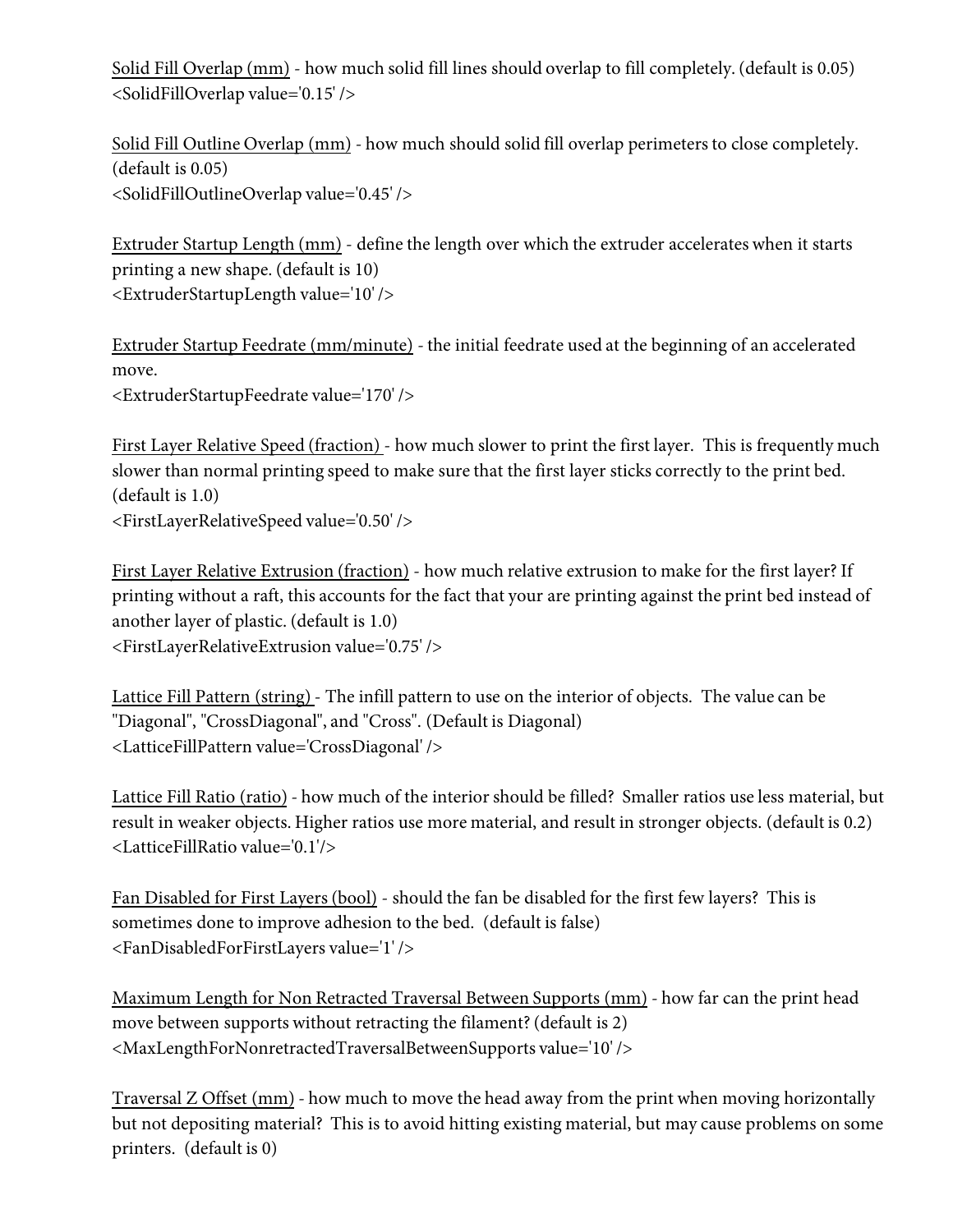<TraversalZOffset value='0.35' />

Raft Layers (number) - how many layers of raft to print before starting the object, if a raft is being used. (default is 3) <RaftLayers value='3'/>

Raft First Layer Fill (ratio) - how dense should the first layer of the raft be? (default is 0.25) <RaftFirstLayerFill value='0.2' />

Raft Fill (ratio) - how dense should subsequent layers of the raft be? (default is 0.25)  $\langle$ RaftFill value='0.4' />

Thin Component Outline Overlap (mm) - how much should the outlines overlap on very thin areas? (default is 0.5)

<ThinComponentOutlineOverlap value='0.4' />

Print Thin Components With One Line (bool) - should thin components be printed with a single line, even if the geometry is smaller than the thinnest printable line. (default is false) <PrintThinComponentsWithOneLine flag='0' />

Build Cleaning Tower (bool) - should a a cleaning tower be included when printing with multiple heads? This adds an extra object to the print to clean off the print heads and reduce contamination between colors. (default is false)

<BuildCleaningTower flag='1' />

#### **Support Keywords**

Extra Support Shells (number) - how many extra perimeters to print for supports? (default is 2) <ExtraSupportShells value='2' />

Reference Support Size (mm) - the thickness of the reference support (used for calibration to determine the thickness of the generated supports). (default is 0.6) <ReferenceSupportSize value='1.75' />

Real Reference Support Size (mm) - the real thickness of the reference support (this should be the same as reference support size for all GCode based printers). (default is 1.5) ???? Why do we have both ???? <RealReferenceSupportSize value='1.75' />

Reference Support Height (mm) - the height of the reference support. This is used for calibration to determine the thickness of the generated supports. (default is 20) <ReferenceSupportHeight value='20' />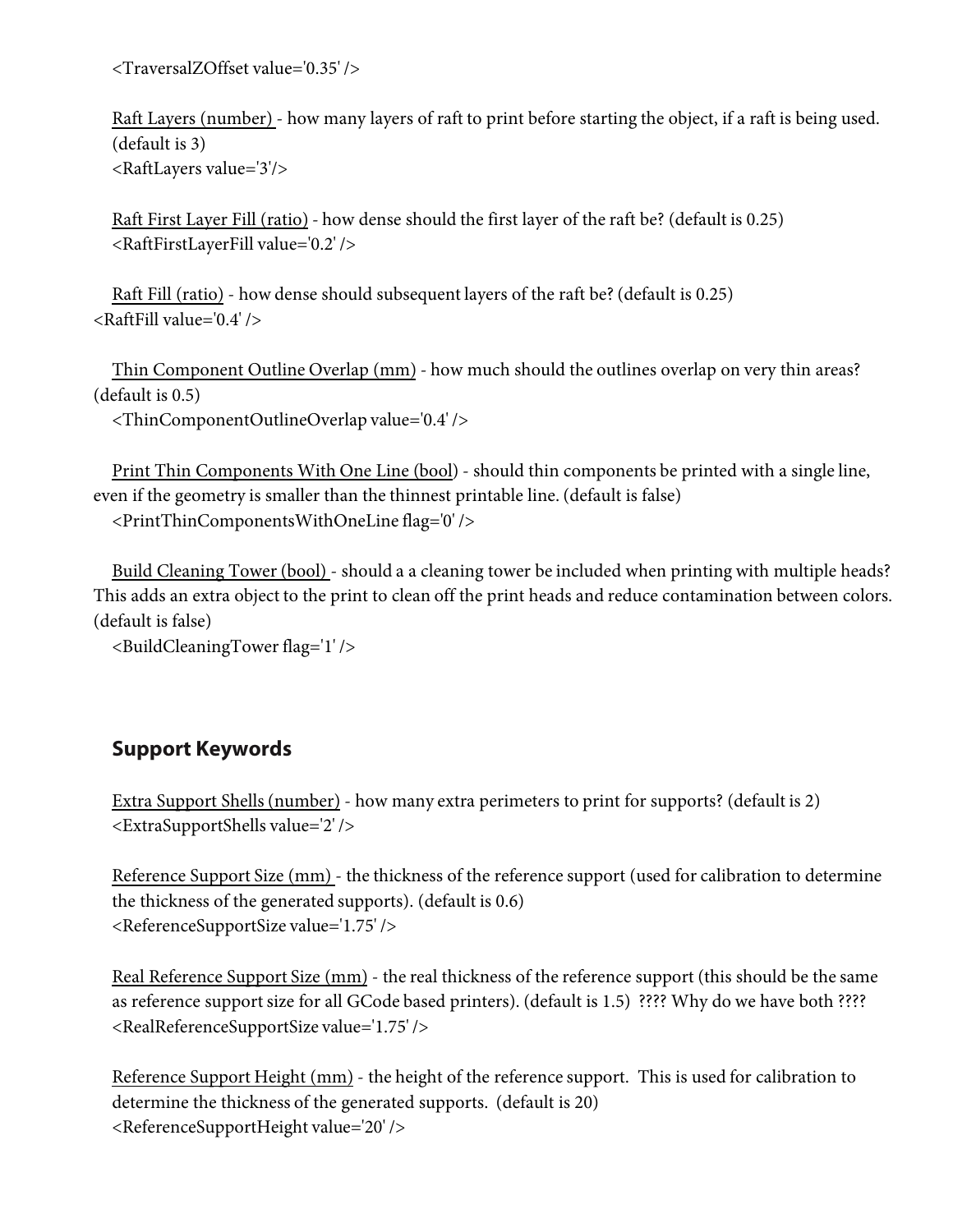Minimum Distance of Support to Object (mm) - how close can the supports come to the object? (default is 0.5)

<MinDistanceOfSupportToObject value='1.0' />

Minimum Support Size (mm) - the minimal thickness of the support (excluding connectors and non trunk branches that end in connectors). (default is 0.45) <MinSupportSize value='1.3' />

Minimum Connected Child Support Size (mm) - the minimal thickness of a non trunk support that ends in a connector. (default is 0.45) <MinConnectedChildSupportSize value='1.0' />

Top Connector Size (mm) - the thickness of the top connector that connects the support with the printed model. (default is 0.45) <TopConnectorSize value='0.75' />

Solitary Top Connector Size (mm) - the thickness of the top connector in case the support doesn't have any other branches (i.e. the whole support is solitary). (default is 0.25) <SolitaryTopConnectorSize value='0.75' />

Top Connector Height (mm) - height of the top connector (where the support joins the model). (default is 1.5) <TopConnectorHeight value='0.75' />

Top Connector Shape (string) - cross-section of the top connector (right now the only allowed value is "Square") <TopConnectorShape value='Square' />

Top connector Maximum Distance On Outline (mm) - the desired spacing of support connectors on a single perimeter. Larger values result in sparser supports. (default is 5) <TopConnectorMaxDistanceOnOutline value='' 5"/>

Top connector Maximum Eccentricity On Outline (mm) - the desired maximum distance of an unsupported point of a single perimeter from a line connecting two nearest supported points. (default is 0.5)

<TopConnectorMaxEccentricityOnOutline value='' 0.5"/>

Create End Support Contact Points (bool) - should the supports make connections between trunks and its branches. (default is true) <CreateEndSupportContactPoints flag='1' />

Create Inter Support Connections (bool) - connect disjoint support trees with slabs to increase stability and reduce extruder jumps. (default is false) <CreateInterSupportConnections flag='0' />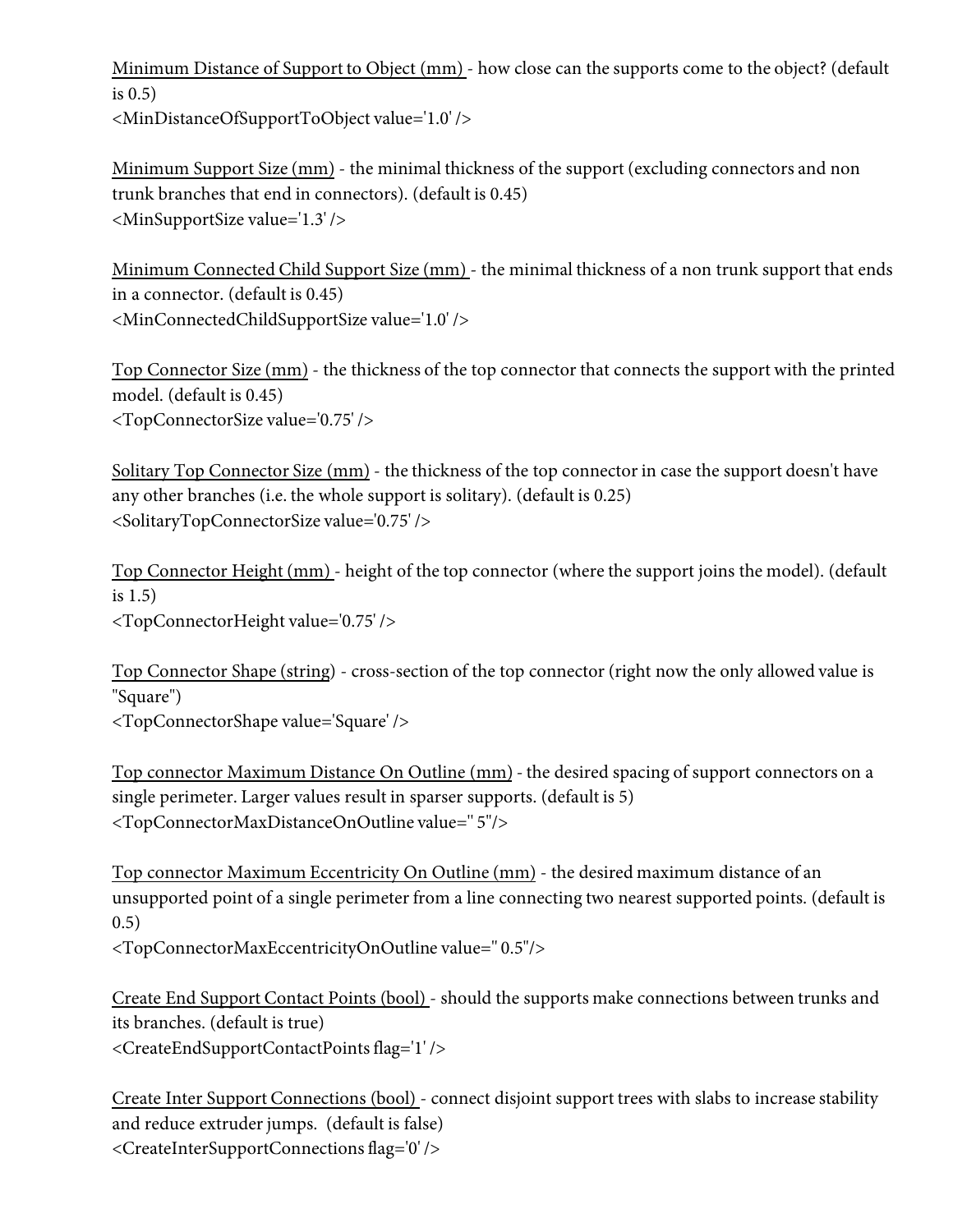Dissolvable Top Connector Size (mm) - the thickness of the top connector when it is printed with a dissolvable material. (default is top connector size) <DissolvableTopConnectorSize value='2.2' />

Minimum Slope (degrees) - the minimum slope that requires supports. (default is 30) <MinSlope value='30' />

Additional Slopes Data - we allow to define alternative support parameters fro different values of slope angle. This feature can be used to generate supports even on surfaces that have higher slope than the MinSlope defined above. Usually these supports are sparser as they use larger spacing. The format for extra slopes is shown below. In the current version we support only one extra slope. <ExtraSlopeData>

```
<MinSlope value='45.0' />
       <TopConnectorMaxDistanceOnOutline value='25.0' /> 
       <TopConnectorMaxEccentricityOnOutline value='7' />
</ExtraSlopeData>
```
## **Material Keywords**

Material Name (string) - the name of the material to be displayed in the application UI. <Material name='PLA'>

Material Type (string) - the actual type of material. Currently supported values are "ABS", "PLA", and "PVA". (default is PLA) <MaterialType value='PLA' />

Needs Raft (bool) - does this material need a raft or not. This applies primarily to fused filament printers. (default is false) <NeedsRaft flag='0' />

Needs Supports (bool) - does this material need supports generated. Most FFF printers will need this enabled. (default is false) <NeedsSupports flag='1' />

Needs Escape Holes (bool) - should escape holes be generated for unused print material to escape the interior of the model. This is primarily for powder fusion printers. (default is false) <NeedsEscapeHoles flag='0' />

Head Temperature (degrees C) - the temperature of the head to print this material. (default is 215) <HeadTemperature value='200' />

MaxPlatformTemperature (degrees  $C$ ) - the temperature of the bed for this material. (default is 0)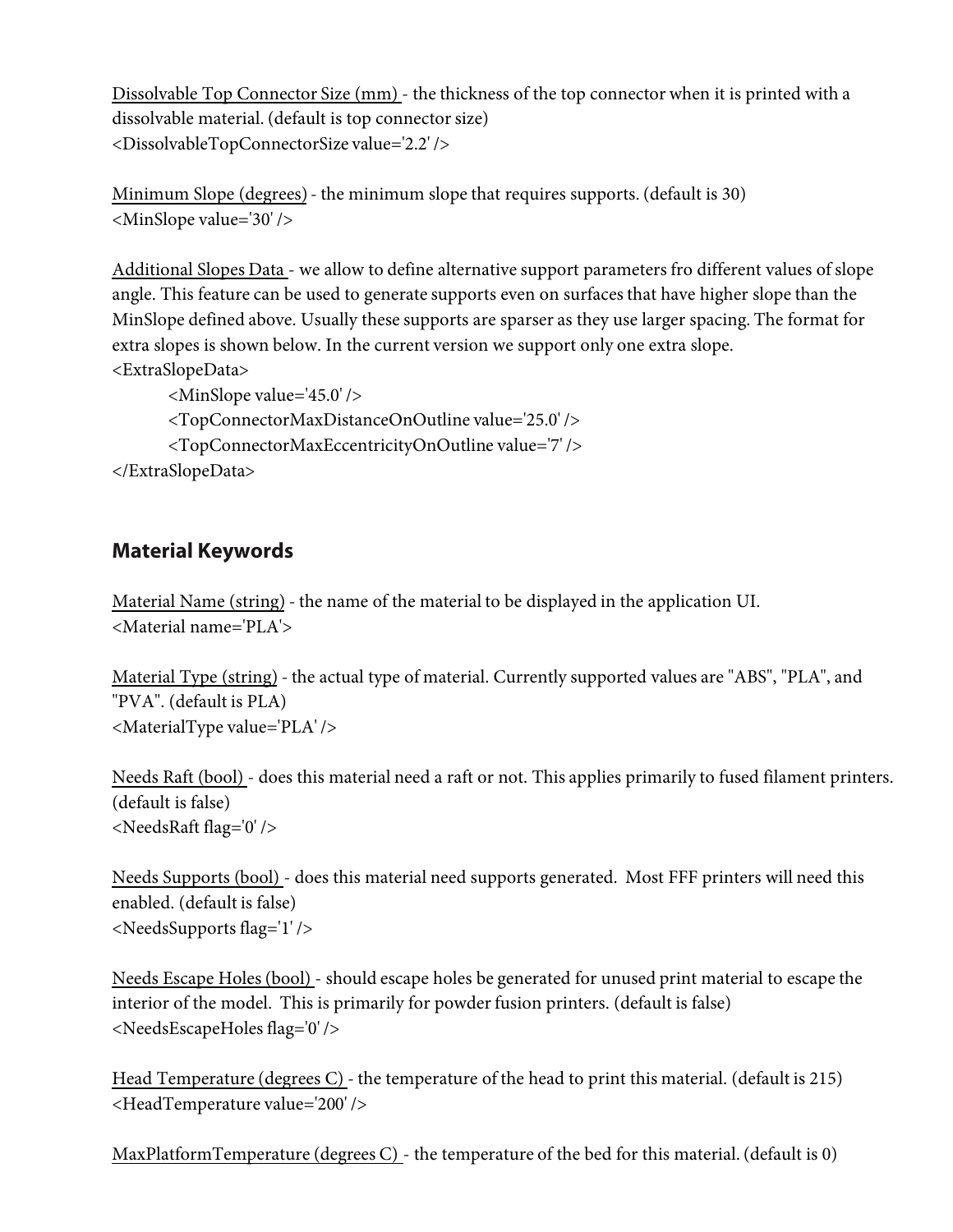<MaxPlatformTemperature value='60' />

Filament Diameter (mm) - the average diameter of this type of filament. (default is 1.75) <FilamentDiameter value='2.87' />

Extrusion Multiplier (ratio) - a multiplier to fine tune the filament extrusion rate. (default is 1.0) <ExtrusionMultiplier value='1.0' />

Time to Solidify (seconds) - how long this material takes to solidify before additional material can be deposited on top of it. (default is 5) <TimeToSolidify value='15' />

Minimum Wall Thickness (mm) - the minimum thickness for walls and thin components. (default is 0) <MimimumWallThickness value='2'>

Maximum Inactive Time (seconds) - how long can the head be left inactive? (default is 240) <MaxInactiveTime value='2 '/>

Inactive Filament Retraction Length (mm) - how much to retract the filament if the head will be inactive. (default is 1.5) <InactiveFilamentRetractionLength value='2' />

Dissolvable (bool) - is this a dissolvable support material? (default is false) <Dissolvable value='1' />

Tool Change Filament Extruded Length (mm) - how much to extrude after changing heads. (default is -1, or unused)

<ToolChangeFilamentExtrudedLength value='2' />

Speed Multiplier (ratio) - Speed multiplier for this material. (default is 1.0, normally not needed) <SpeedMultiplier value='1'/>

Price Per Cubic Centimeter (number) - the price (in US dollars) per volume for this material. This is used in estimating costs for online services. <PricePerCubicCM value='2'>

Price Per Square Centimeter of Surface (number) - the price (in US dollars) per surface area for this material. This is used in estimating costs for online services, for certain processes that have a surface area pricing.

<PricePerSquareCMSurface value='0.5'>

Handling (number) - the price (in US dollars) for handling when printing using an online service. ???? This should have a more descriptive name, maybe "service fee" "service baseline" "service price" ????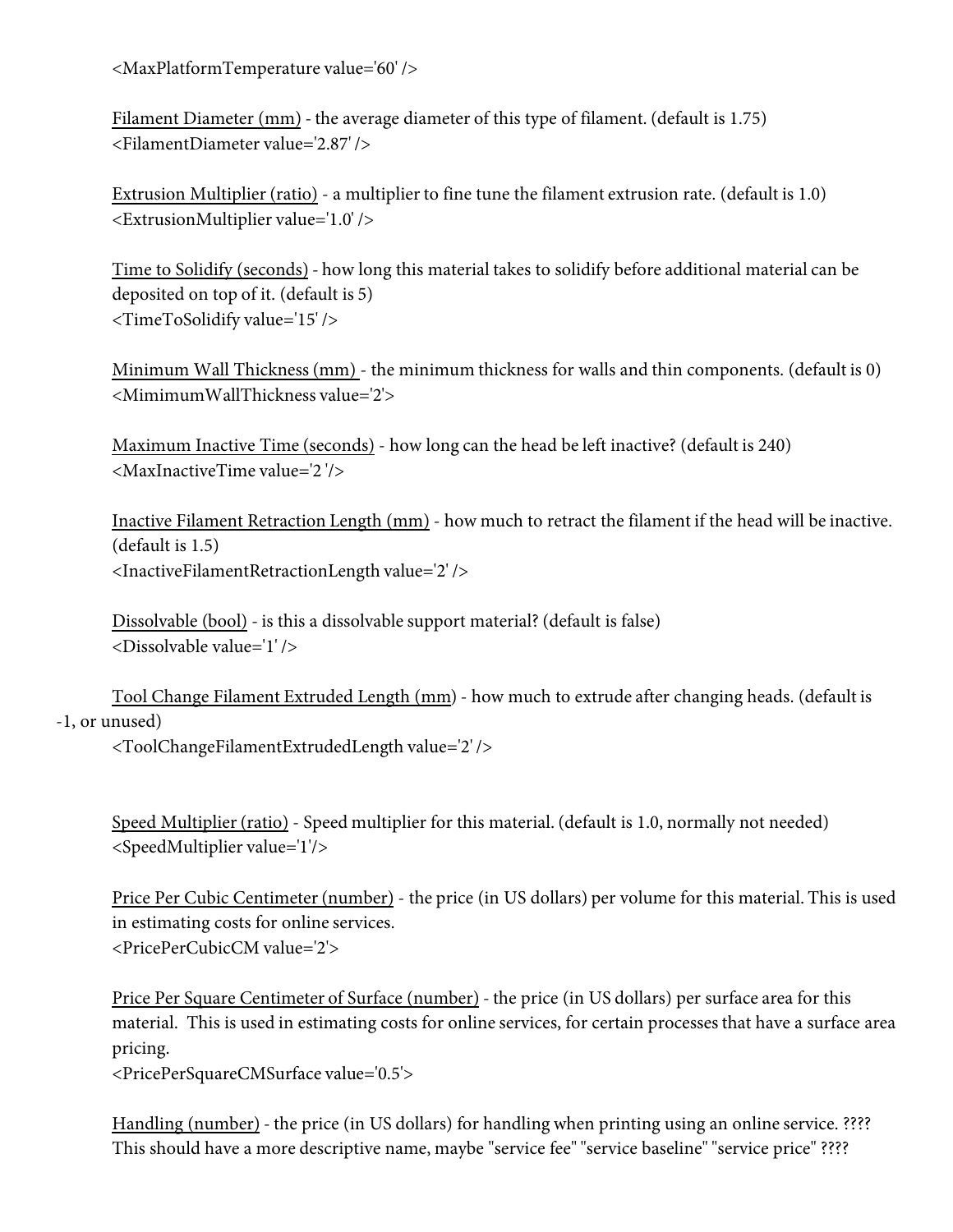<Handling value='3'>

Diffuse Color (RGB float) - the diffuse color to preview this material in the UI. (default 0.2,0.2,0.2) <Diffuse R='0.8' G='0.3' B='0.3' />

Specular (RGB float) - the specular color to preview this material in the UI. (default 0.8,0.8,0.8) <Specular R='0.6' G='0.6' B='0.6' />

Illumination (RGB float) - the illumination to preview this material in the UI. (default 0,0,0) <Illumination R='0' G='0' B='0' />

Ambient (RGB float) - the ambient color to preview this material in the UI. (default 0,0,0) <Ambient R='0' G='0' B='0' />

Shine(float) - the shine factor to preview this material in the UI. (default is 0.2) <Shine value='0.8' />

Reflection (float) - the reflection factor to preview this material in the UI. (default is 0) <Reflection value='0' />

Reflection (float) - the reflection factor to preview this material in the UI. (default is 0) <Roughness value='0' />

Bump (float) - the bump depth factor to preview this material in the UI. (default is 1.0)  $$\text{Bump}$  value='0.1' />

Opacity (float) - the opacity to preview this material in the UI. (default is 1.0) <Opacity value='1' />

Refraction (float) - the index of refraction to preview this material in the UI. (default is 1.0) <Refraction value='1.46' />

#### **Plate Levelling Keywords**

All of the Print Plate Leveling settings are contained within the <PrintPlateLeveling> node.

For the positioning values, we use the Normalized Coordinate System, illustrated at Figure 1.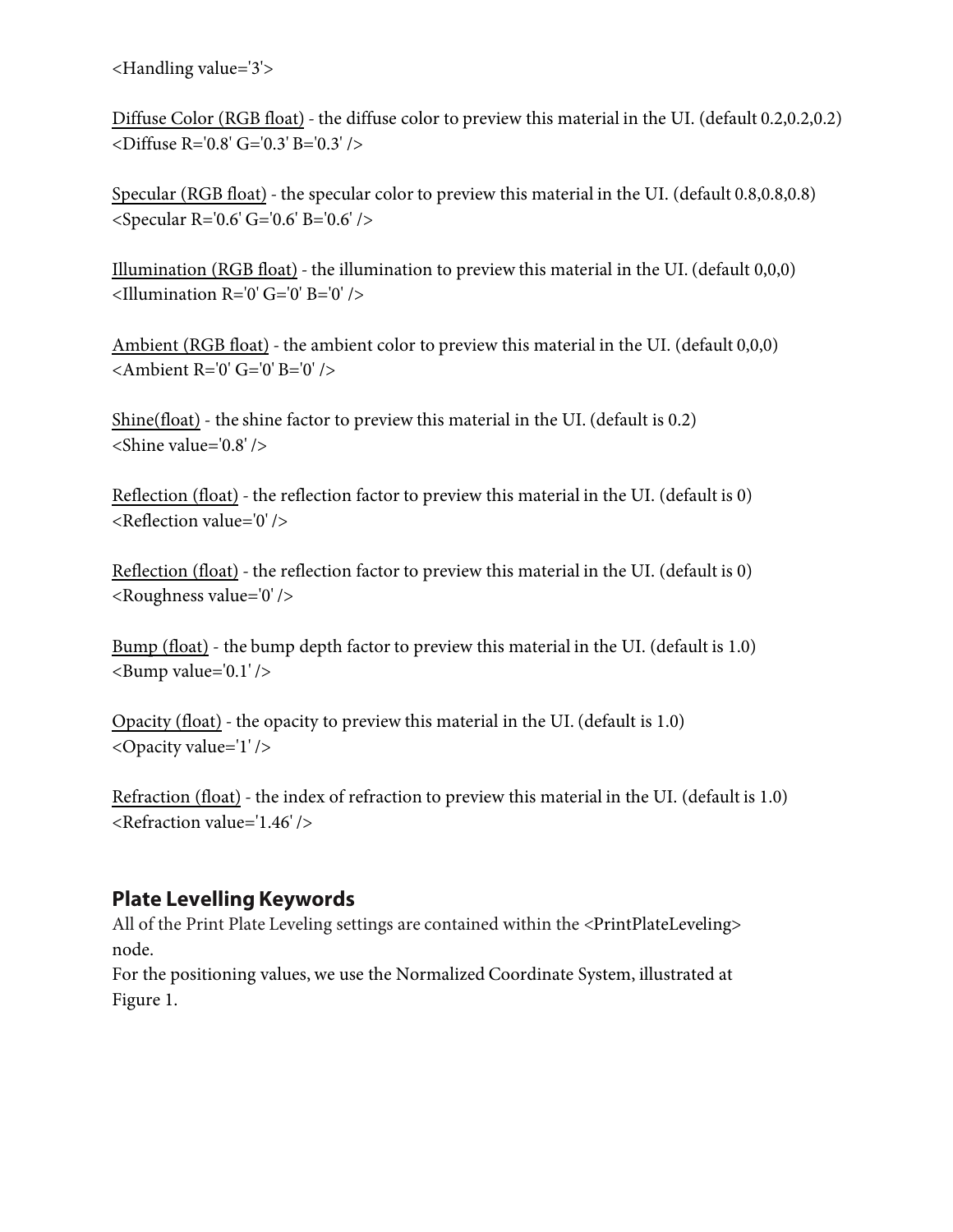

*Figure 1: Normalized Coordinate System of a 3D Printer Plate, view from top.*

In the Dialog, the displayed points are called by their descriptive location (e.g. "Top Left"), and are named and indexed as illustrated in Figure 2. Those names are fixed and cannot be customized in the profile due to Photoshop localization.

| Print Plate, View From Top<br>(DisplayedPointIndex + English locale names) |                            |                                     |
|----------------------------------------------------------------------------|----------------------------|-------------------------------------|
|                                                                            | <b>Back Of The Printer</b> |                                     |
| <b>Back Left</b>                                                           | <b>Back Middle</b>         | <b>Back Right</b><br>$\overline{2}$ |
| Middle Left<br>3 <sup>1</sup>                                              | Center<br>$\overline{4}$   | Middle Right<br>5                   |
| <b>Front Left</b>                                                          | <b>Front Center</b>        | Front Right<br>8                    |
|                                                                            | Front Of The Printer       |                                     |
|                                                                            |                            |                                     |

*Figure 2: DisplayedPointIndexes and names of a 3D Print Plate Points, view from top.*

Normalize Home Position (XY ratio) - the normalized position (see Figure 1) of the head on the bed in the home position. The DisplayPointIndex is the index of the displayed point in the dialog that is closest to the printhead "home" position, per convention displayed in Figure 2.(0 is farther left corner, 2 is farther right corner, 8 is near right corner, etc.)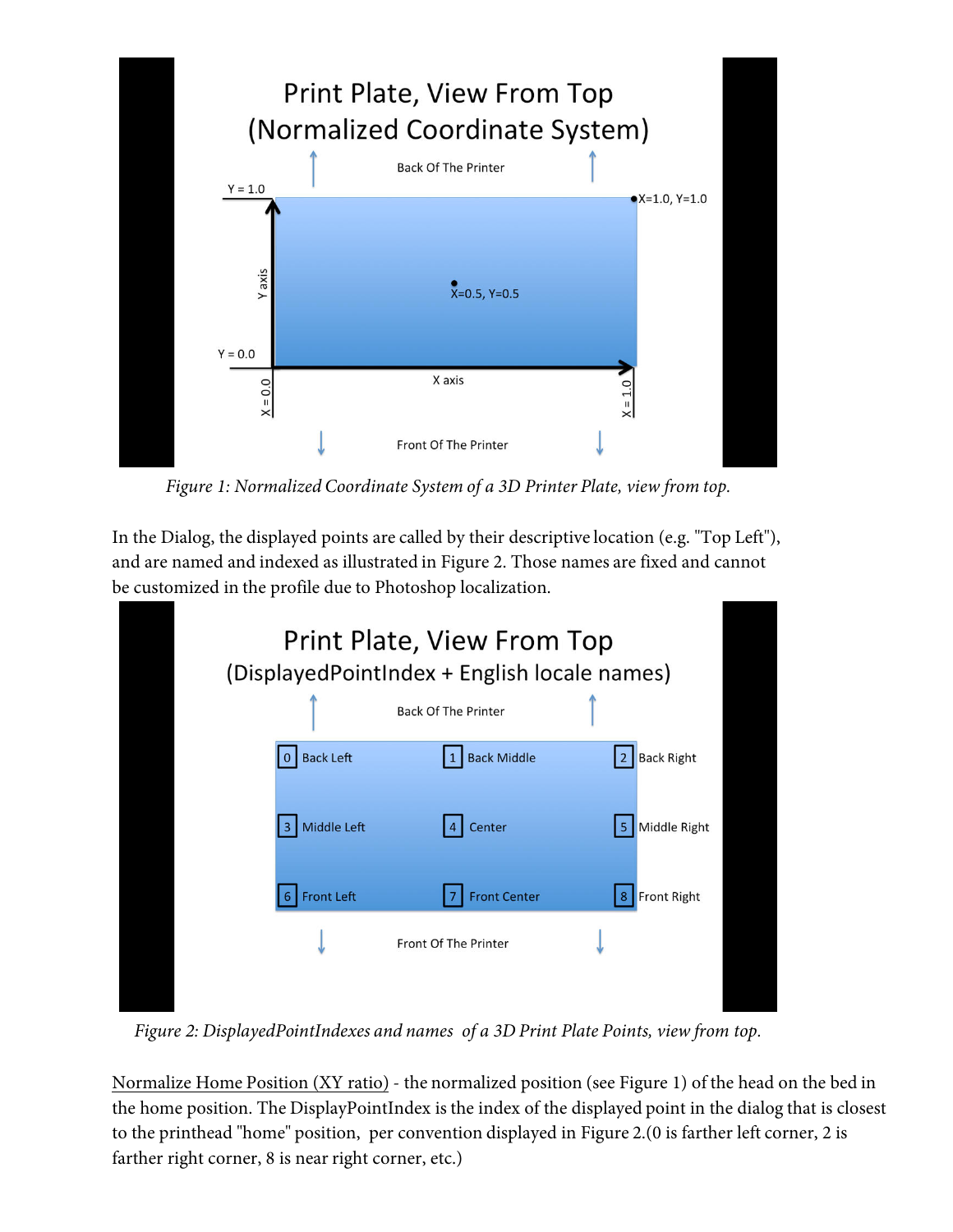<NormalizedHomePosition X='1.0' Y='1.0' DisplayPointIndex ='2' />

Rivets (XY ratio) - the normalized head positions (see Figure 1) of the control screws for levelling the bed. Photoshop supports up to 8 rivets.

 $\langle$ Rivet0 X='1.0' Y='0.0' />  $\langle$ Rivet1 X='1.0' Y='1.0' /> <Rivet2 X='0.0' Y='0.50' />

Checkpoints (XY ratio plus rivet number reference) - normalized head positions and order in which test them for print bed levelling, in the Photoshop's Print Leveling Wizard dialog. Each checkpoint has the following attributes:

X: Normalized X coordinate (see Figure 1)

Y: Normalized Y coordinate (see Figure 1)

ControlRivet: Index in the rivets array for the corresponding rivet.

DisplayPointIndex: The index of the displayed point in the dialog that is closest to the checkpoint,per convention displayed in Figure 2.(0 is farther left corner, 2 is farther right corner, 8 is near right corner, etc.)

The final test is indicated by setting the ControlRivet value to 100. Photoshop supports up to 16 check points.

<Checkpoint0 X='0.5' Y='1.0' ControlRivet='0' DisplayPointIndex='1' /> <Checkpoint1 X='0.8' Y='0.0' ControlRivet='1' DisplayPointIndex='8' /> <Checkpoint2 X='0.2' Y='0.0' ControlRivet='2' DisplayPointIndex='6' /> <Checkpoint3 X='0.5' Y='1.0' ControlRivet='0' DisplayPointIndex='1' /> <Checkpoint4 X='0.95' Y='0.0' ControlRivet='1' DisplayPointIndex='8' /> <Checkpoint5 X='0.05' Y='0.0' ControlRivet='2' DisplayPointIndex='6' /> <Checkpoint6 X='0.5' Y='0.5' ControlRivet='100' DisplayPointIndex='4' />

#### **Suggested approach for profiling a new printer**

Find an existing description for a printer similar to yours, duplicate the file and change the name. Set the printer location and file format that it supports, then the printer size, area, resolution, nozzle size, and number of print heads. Most of these values can be copied from Slicer, Repetier or similar application configurations. If your printer is a local USB device, don't worry about the firmware signature yet - you can still generate gcode without a direct connection to the printer. Then change one of the existing materials to match what you are using. Double check the filament diameter and head temperature!

Now change the high quality setting to 0.3 mm -- because you're going to want to print some tests quickly, and 0.1 mm will take longer. Make some small test prints by exporting GCode and printing via Reptier, Pronterface, or similar printer apps -- this gives you a chance to double check the GCode and see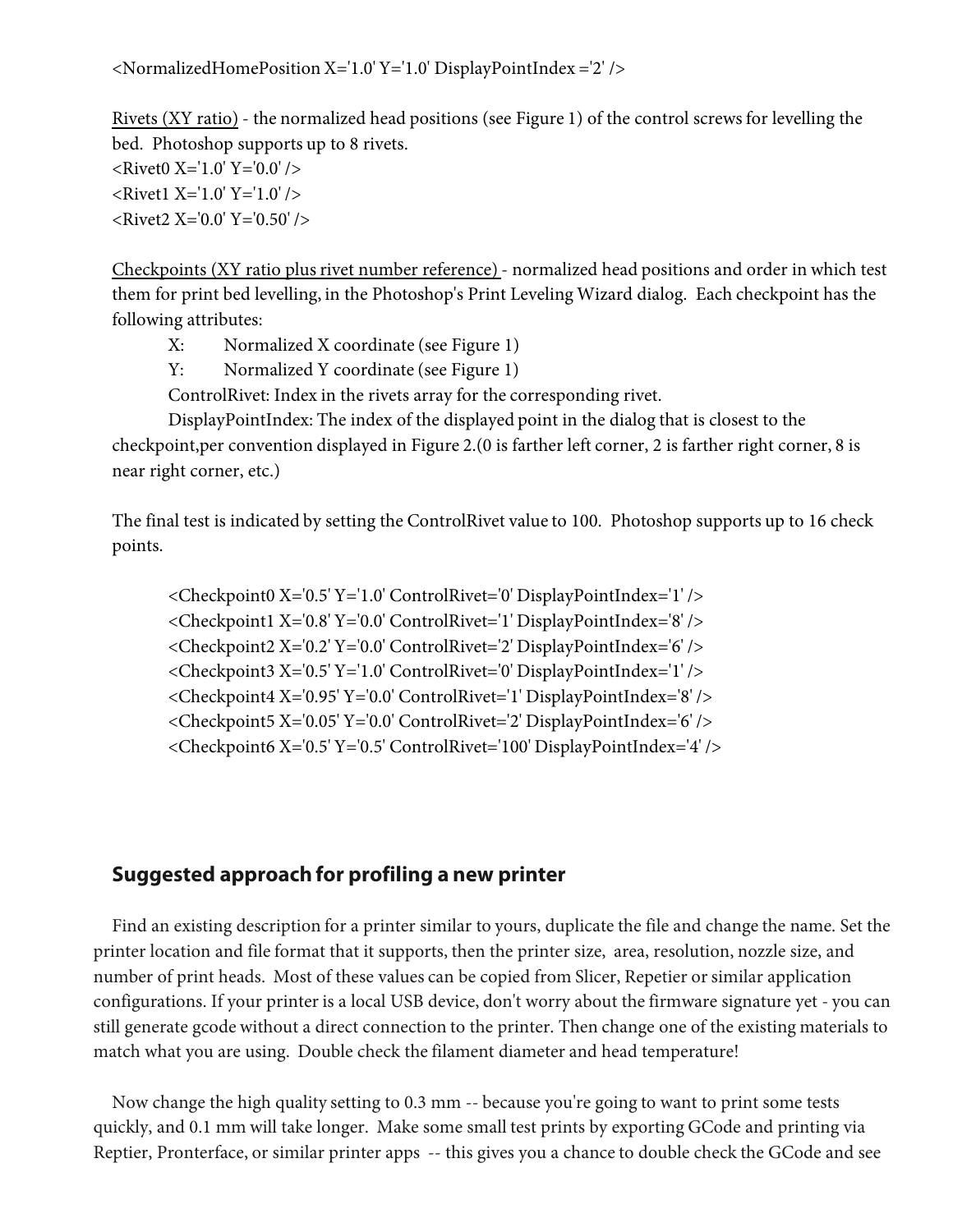more of what is going on (or wrong) with the print. We suggest printing something like a 2 cm box (you can get lots of small test shapes from Thingiverse), or a very low extrusion shape made in Photoshop (remember, you may have to print several of these). Fix the parameters that aren't right, and print again until results are reasonable.

Change the quality setting to 0.1 mm, change the extrusion rates, perimeter counts, shell counts, etc. to what you need for your printer (some of these values can be copied from Slicer or similar apps). Make another test print, fix the parameters that aren't right, iterate.

If the prints are working so far, then all that's left is fine tuning the print parameters, and possibly defining the USB firmware signature string or USB vendor/product codes. Now you can add other materials, change the bed levelling parameters to match your printer, print with supports and fine tune those parameters, etc.

## **Adjusting mesh repair quality**

The quality of models generated by our mesh repair algorithm is affected two different parameters: printer resolution and mesh repair resolution (see xml snippet below):

```
<Printer> 
   <PrinterResolution X='10' Y='10' Z='10'/>
   <Quality value='high'>
       <MeshRepairResolution value='10' />
   </Quality>
   <Quality value='medium'>
        <MeshRepairResolution value='9' />
   </Quality>
</Printer>
```
"PrinterResolution" defines desired mesh repair sampling per one mm. The inverse of printer resolution is the minimal feature size. For example for printer resolution 10 the desired minimum feature size is 1/10=0.1mm. Any features on the input model smaller than this value are most likely going to disappear during the mesh repair process. The second parameter that can affect the minimum feature size is MeshRepairResolution, which is used to compute the maximum allowed number of samples per axis. For <MeshRepairResolution value='R'/> the maximum number of samples per axis is  $2^{\wedge}(R+2)$ . For example when R=7, the maximum number of samples is 512. The maximum number of samples is used to clamp the value computed from the "PrinterResolution" parameter. The main purpose of this parameter is to limit memory consumption and improve performance of the mesh repair algorithm.

If your goal is to improve the quality of models processed by the mesh repair algorithm, it is important to first determine which parameter is limiting the number of used samples. Often, for small scale models, the PrinterResolution needs to be increased to properly capture all details. On the other hand, large scale models are usually limited by the MeshRepairResolution parameter. Note that increasing the mesh repair resolution above 9 can result in a large memory consumption and very long mesh repair processing times.